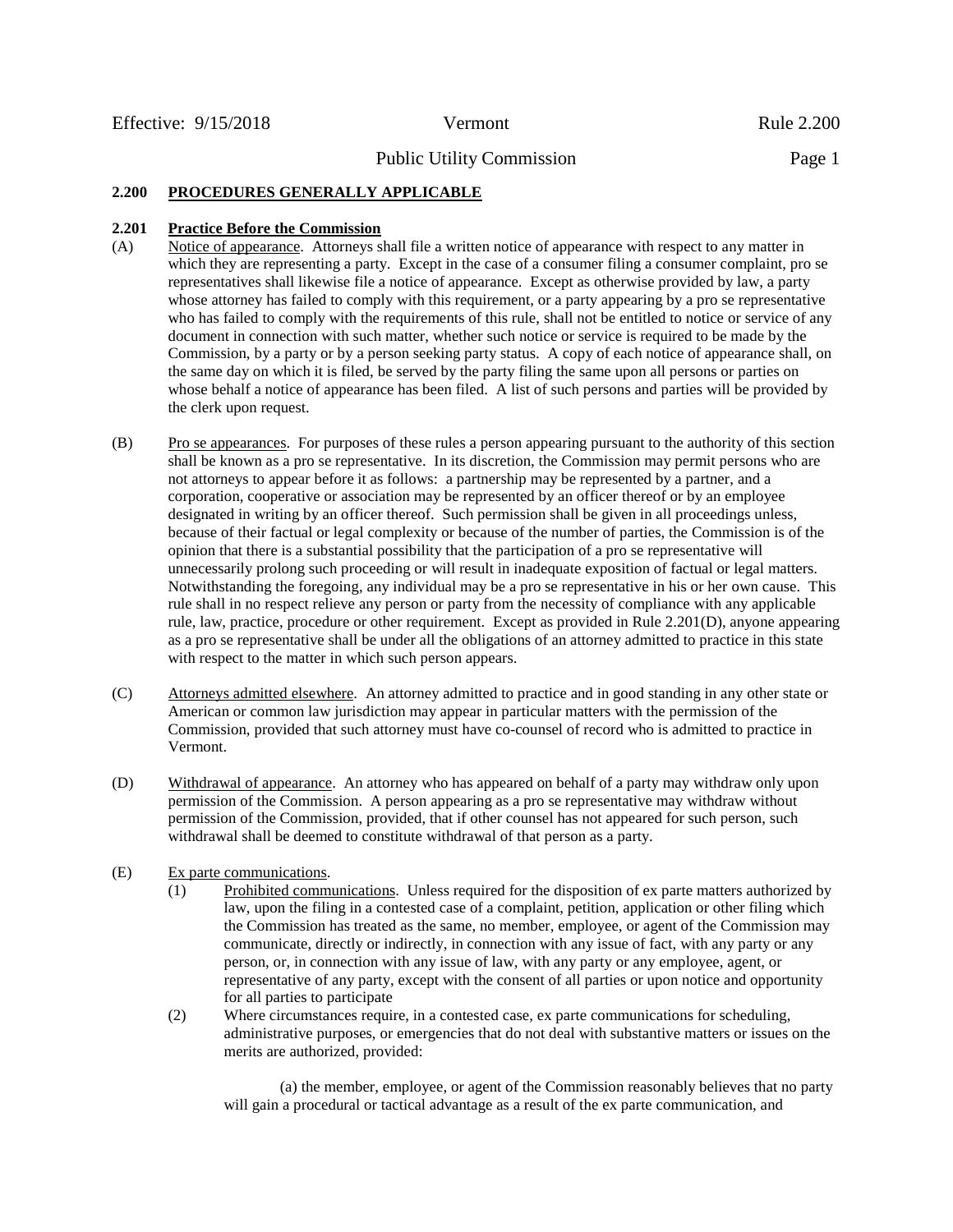(b) the member, employee, or agent of the Commission makes provision promptly to notify all other parties of the substance of the ex parte communication and allows an opportunity to respond.

- (3) Participation in decision. Unless required for disposition of ex parte matters authorized by law, any member, employee or agent of the Commission who has, in connection with a pending, contested case, except with the consent of all parties or upon notice and opportunity for all parties to participate, communicated in connection with any issue of fact with any party or interested person or, in connection with any issue of law, with any party or any employee, agent or representative of any party, shall not participate or advise in the decision, recommended decision or Commission review except as a witness or as counsel in public proceedings.
- (4) Improper communications by parties. Any person or party who, directly or through an employee, agent or representative, communicates or attempts to communicate with any member, employee or agent of the Commission on any subject so as to cause, or with the intent to cause, the disqualification of such member, employee or agent from participating in any manner in any proceeding, may be disqualified from subsequent participation in the proceeding, may be dismissed as a party to the proceeding, may be held in contempt of the Commission and/or may be deemed to have waived any objection to the subsequent decision by the Commission with respect to any matter which is the subject of such communication.
- (5) Exception Notwithstanding any provision of subparagraph (1) or (3), above, members, employees, and agents of the Commission may communicate with other members, employees, or agents, provided that none of the latter has engaged in communications prohibited by (1) above.

(6) An employee or agent of the Commission may, with the consent of the parties, confer separately with a party or their representative in an effort to mediate or settle matters pending before the Commission. Pursuant to (1), above, such employee or agent of the Commission may not participate in rendering a decision in such matters.

## **2.202 Initiation of Proceedings**

Except for cases initiated by the Commission, a proceeding is initiated by filing a complaint, petition or other application with the Clerk at the Commission's office during normal business hours. If the named defendant or respondent is a utility, service of process shall be completed by the Clerk who shall send a copy of the filing which initiates the proceeding to such utility by certified mail, return receipt requested. If the named defendant, respondent, or other person or entity entitled to notice is not a utility, then the party initiating the proceeding shall procure a summons from the Clerk and shall cause the summons, together with the filing which initiates the proceeding, to be served on such defendant to respondent in the manner provided by the Vermont Rules of Civil Procedure within thirty days after such filing.

## **2.203 Signing of Petitions, Motions and Other Pleadings**

Every petition, motion or other pleading shall be signed by at least one attorney or pro se representative of record in his individual name, whose address and telephone number shall be stated. Except when otherwise specifically provided by rule or statute, pleadings need not be verified or accompanied by affidavit. The signature of an attorney or pro se representative constitutes a certificate by him that the best of such subscriber's knowledge, information and belief there are good grounds to support it; and that it is not interposed for delay.

## **2.204 Pleadings and Other Filings; Service, Filing, Form and Amendment**

(A) Service, when required. In addition to any other requirement imposed by law, every filing shall, on the same day on which it is filed, be served by the party filing the same upon every other party who has filed a notice of appearance, unless the Commission for good cause otherwise directs.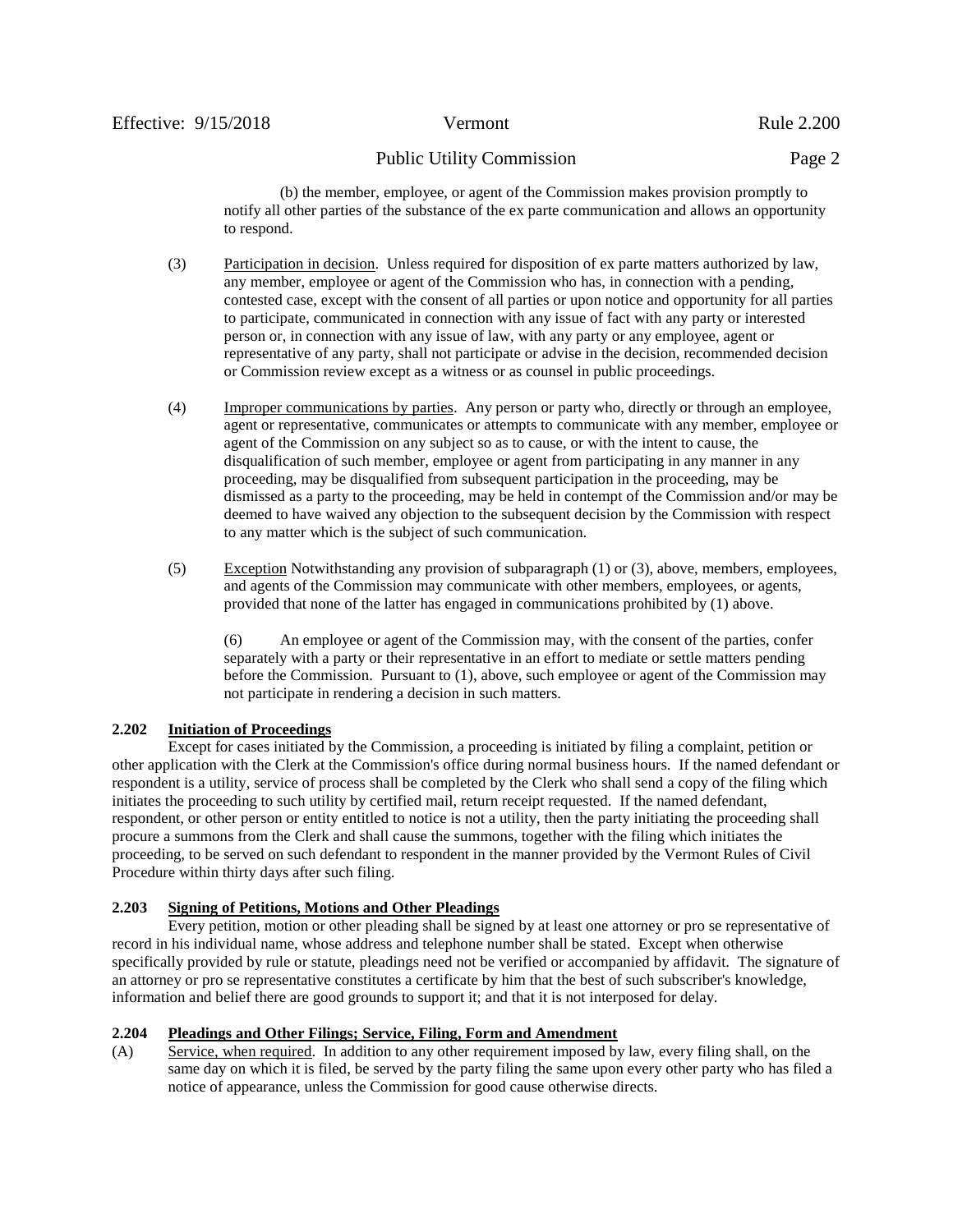- (B) Service, how made. Whenever under these rules service is required to be made on a party, it shall be made upon the attorney or pro se representative whose appearance has been filed on behalf of such party. In all cases, service may be made by mailing a copy of the filing, first class postage prepaid, to the person whose notice of appearance is on file; but service may also be made by personal delivery or by any other means authorized by the person entitled to service.
- (C) Filing, manner and significance. Filing shall be accomplished by delivery to the clerk at the office of the Commission or by delivery to the Commission during the course of a hearing. Regardless of the method of delivery employed, filing occurs only upon receipt by the clerk or the Commission, as the case may be. Such filing shall constitute a representation by the attorney or pro se representative signing the same that a copy thereof has been or will be served on the same day on which it is filed upon every other party on whose behalf a notice of appearance has been filed.
- (D) Number of copies. Except as provided herein, or as otherwise ordered by the Commission, all materials required to be filed shall require an original and six copies of each document. The exceptions to this rule are as follows:

Rule 2.205 (Statement Regarding Persons Entitled to Notice) - Original plus one copy. Rule 2.214 (Discovery Responses) - One copy only. Rule 2.302 (Consumer Complaints) - Original only. Rule 2.401 (Tariffs) - Original plus nine copies. Rule 2.403 (Petition for Declaratory Ruling) - Original plus five copies. Rule 2.404 (Petition for Adoption of Rules) - Original plus five copies.

- (E) Form of Filings Generally. Except as provided in Rule 2.204(F), all filings shall be typewritten on paper 8 1/2" x 11" in size. All filings shall be endorsed in the upper right-hand corner with the name and docket number of the case, the page numbering of the filing and the date upon which it was prepared. Page numbering shall show both the number of the particular page and the total number of pages comprising the filing. Filings shall be headed by a descriptive title. The Commission or the clerk may refuse to accept for filing or, after filing, may at any time reject any filing which fails to conform to the requirements of this rule, provided, that if no substantial prejudice will occur to any other party, the filing party shall be afforded a reasonable opportunity to cure the defect, and such cure, if made, shall be deemed to relate to the original date of filing.
- (F) Special rules for certain exhibits. Exhibits need not comply with the typewriting or size requirement of Rule 2.204(E) when their purpose or content makes it impracticable to do so, but in all cases where it is not manifestly impracticable to do so, exhibits shall be so designed that they can be folded to a size 8 1/2" x 11". The identity and page number of any exhibit which measures, or which is folded to measure 8 1/2" x 11", shall appear in the upper right-hand corner when the exhibit is positioned with the 8 1/2" side as its top and bottom. The identification and page number shall be set out horizontally when the exhibit is positioned in the manner described in the preceding sentence. The Commission or the clerk may refuse to accept for filing, or after filing, may at any time reject any exhibit which fails to conform to the requirements of this rule, provided, that if no substantial prejudice will occur to any other party, the filing party shall be offered a reasonable opportunity to cure the defect, and such cure, if made, shall be deemed to relate to the original date of filing.
- (G) Amendments.

(1) In general. Proposed amendments to any filing may be made at any time. If unobjected to by any party within ten days of filing or at the commencement of any hearing in which the amended matter is at issue, whichever is earlier, such amendments shall be deemed effective, except that the Commission may at any time dismiss any proposed amendments which it finds to have the effect of unreasonably delaying any proceeding or unreasonably adversely affecting the rights of any party. Where objection is made, amendments shall not be allowed unless the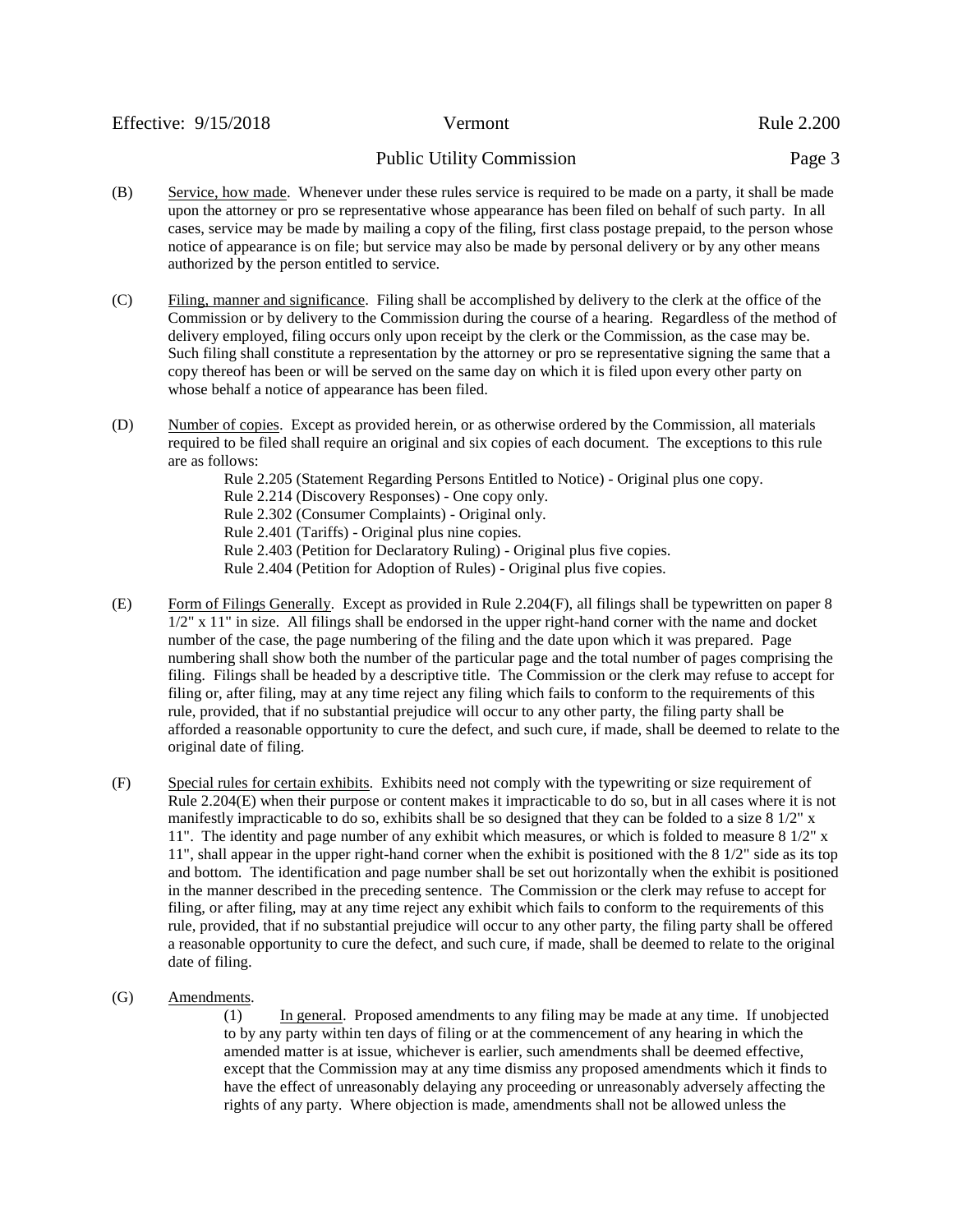Commission finds (a) that they will not unreasonably delay any proceeding or unreasonably adversely affect the rights of any party and (b) that the requirements of subsection (2), if applicable, are satisfied. The Commission may condition the acceptance of any amendment as justice may require. An amendment which is allowed over objection shall be deemed effective as of the date it is approved, unless for good cause, the Commission orders that it shall be effective as of a different date. Proposed amendments shall be clearly identified as such and shall clearly indicate the changes they effect. In the event an amendment makes a substantial change in a filing, the Commission may order such additional notice to other parties and the public as justice may require.

(2) Rate Filings. No party may amend, supplement or alter an existing filing or substantially revise the proof in support of such filing in order to increase, decrease or substantiate a pending rate request unless, upon hearing, it is demonstrated that such a change in filing or proof is necessary for the purpose of providing adequate and efficient service or for the purpose of avoiding the implementation of rates which exceed a level which is just and reasonable. A change in a filing or in the proof in support thereof shall be deemed to be necessary for the purpose of providing adequate service if the costs or other circumstances reflected therein occurred or were imposed or were incurred prior to such change and/or if such costs or circumstances will be operative or in effect during all of the period within which the rates to be based thereon will be in effect; provided, that the Commission may disallow any such change if the costs or other circumstances reflected therein were known to or, by the exercise of reasonable diligence could have been known to, the party filing the same substantially prior to such filing.

(H) Custody. Once it has been filed, any filing shall remain in the custody of the Commission until other lawful disposition shall have been made at the conclusion of the case or otherwise.

## **2.205 Notice to other Persons or Parties**

- (A) Statement regarding persons entitled to notice. At the commencement of any proceeding, the party initiating the same shall file a statement identifying by name and address each person, party or other entity to whom or to which the Commission or the Clerk is required to give notice of such proceeding.
- (B) Orders of notice. The Commission may require any party who seeks the granting or denial of any form of relief to file a proposed order of notice.
- (C) Expenses. The expense of furnishing notice shall be borne by the party on whose behalf or for whose benefit such notice is given.

#### **2.206 Motions**

Motions not made during the hearing shall be in writing and, if they raise a substantial issue of law, shall be accompanied by a brief or memorandum of law. Motions made during a hearing may be required to be put in writing and supported by a brief or memorandum of law within such period as the Commission may direct. The Commission may decline to consider a motion not made within a reasonable time after the issue first arises with respect to the moving party.

#### **2.207 Time**

The provisions of the Vermont Rules of Civil Procedure, Rule 6 (a) and 6 (b) (Time - Computation and Enlargement) shall apply in proceedings before the Commission.

#### **2.208 Defective Filings**

Substantially defective or insufficient filings may be rejected by the Commission, provided, that if it will not unreasonably delay any proceeding nor unreasonably adversely affect the rights of any party, the Commission shall allow a reasonable opportunity to a party to cure any defect or insufficiency. A filing which is found to be defective or insufficient shall not be deemed to have been cured until the date on which the last document is filed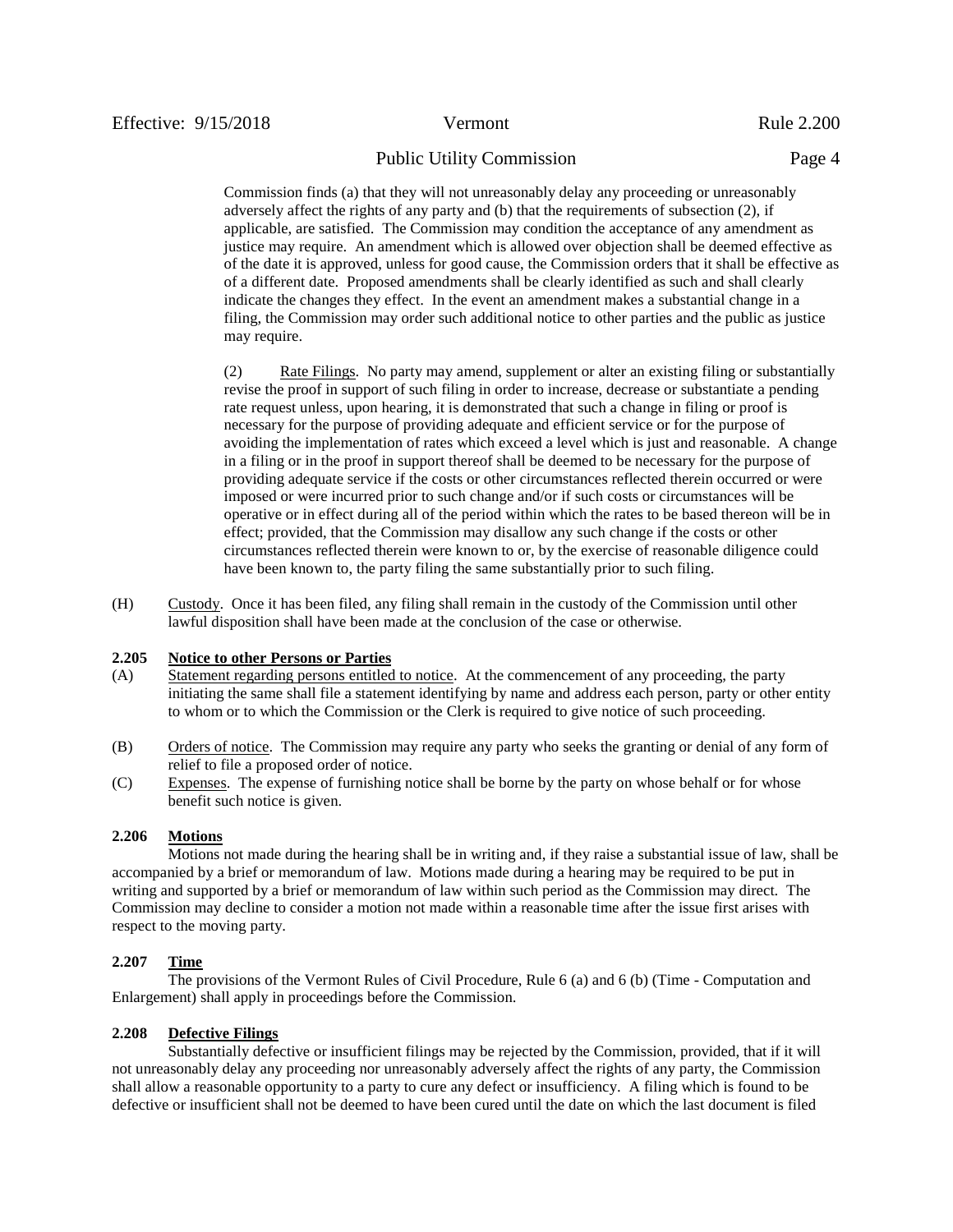which removes the defect or makes the filing complete. A filing is substantially insufficient if, inter alia, it fails to include all material information required by statute or rule.

## **2.209 Intervention**

- (A) Intervention as of right. Upon timely application, a person shall be permitted to intervene in any proceeding (1) when a statute confers an unconditional right to intervene; (2) when a statute confers a conditional right to intervene and the condition or conditions are satisfied; or (3) when the applicant demonstrates a substantial interest which may be adversely affected by the outcome of the proceeding, where the proceeding affords the exclusive means by which the applicant can protect that interest and where the applicant's interest is not adequately represented by existing parties.
- (B) Permissive intervention. Upon timely application, a person may, in the discretion of the Commission, be permitted to intervene in any proceeding when the applicant demonstrates a substantial interest which may be affected by the outcome of the proceeding. In exercising its discretion in this paragraph, the Commission shall consider (1) whether the applicant's interest will be adequately protected by other parties; (2) whether alternative means exist by which the applicant's interest can be protected; and (3) whether intervention will unduly delay the proceeding or prejudice the interests of existing parties or of the public.
- (C) Conditions. Where a party has been granted intervention, the Commission may restrict such party's participation to only those issues in which the party has demonstrated an interest, may require such party to join with other parties with respect to appearance by counsel, presentation of evidence or other matters, or may otherwise limit such party's participation, all as the interests of justice and economy of adjudication require.
- (D) Procedure. An application to intervene shall be by motion made in accordance with these rules. The motion shall be made within a reasonable time after the right to intervene first accrues and shall specifically state the manner in which the conditions of this rule are satisfied.

## **2.210 Joinder**

The provisions of the Vermont Rules of Civil Procedure, Rules 19 (Joinder of Persons Needed for Just Adjudication); 20 (Permissive Joinder of Parties); and 21 (Misjoinder and Nonjoinder of Parties) shall apply in proceedings before the Commission.

## **2.211 Consolidation of Hearings; Separate Hearings**

The provisions of the Vermont Rules of Civil Procedure, Rule 42 (Consolidation; Separate Trials) shall apply in proceedings before the Commission.

## **2.212 Prehearing Conferences**

In any proceeding, the Commission may, and in any rate case, the Commission shall direct the parties to appear before it for a conference to consider the following matters:

- (A) the simplification of the issues;
- (B) the necessity or desirability of amendments to any filing;
- (C) the possibility of obtaining admissions of fact an of documents which will avoid unnecessary proof;
- (D) the limitation of the number of expert witnesses;
- (E) such other matters may aid in the disposition of the case.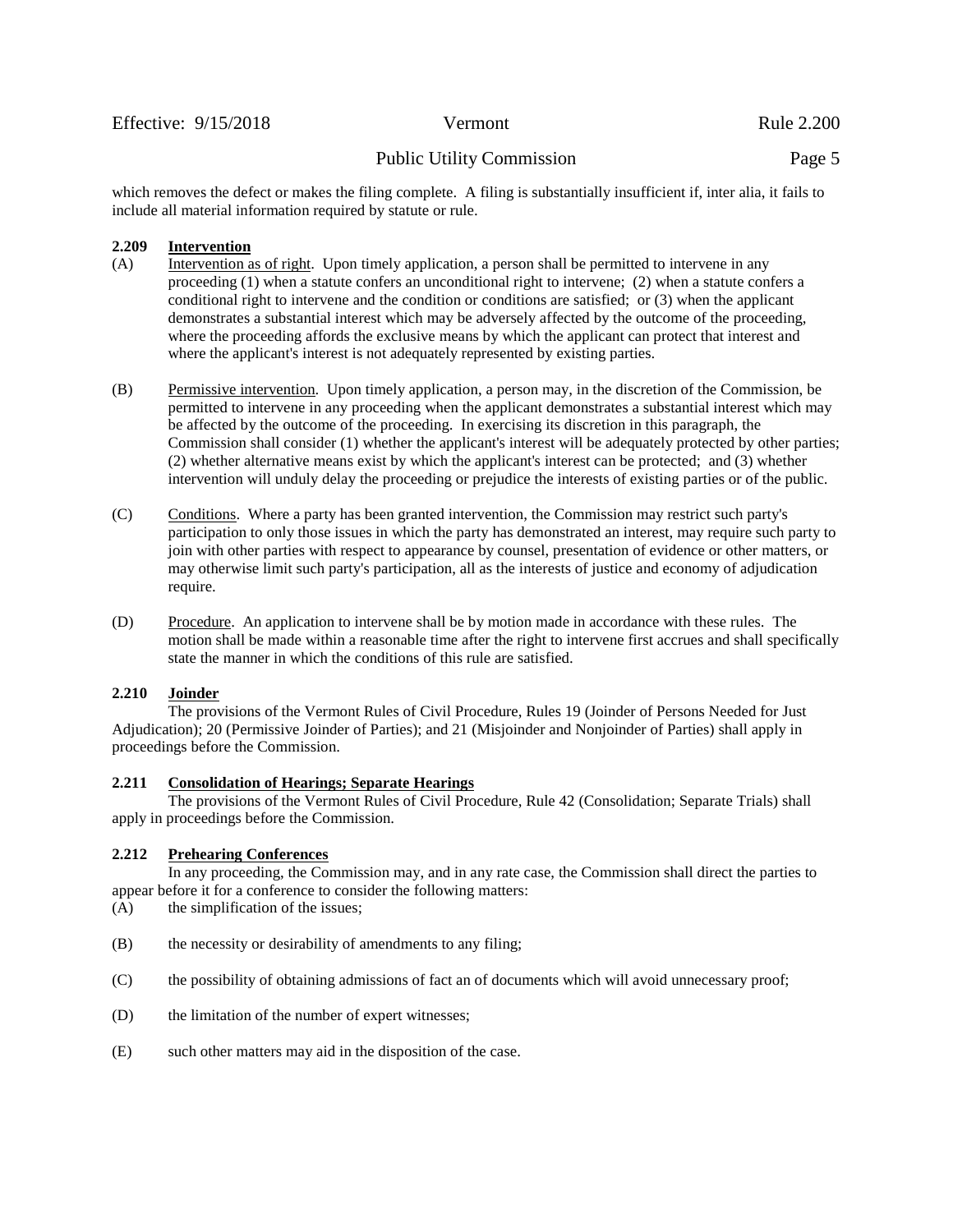The Commission shall make an order which recites the action taken at the conference, including any agreements made by the parties. When entered, such order controls the subsequent course of the proceeding unless later modified.

## **2.213 Prefiled Testimony**

- (A) Direct case. Within such time as may be directed by the Commission, each party shall file the direct testimony and exhibits of each witness it proposes to call in support of its direct case.
- (B) Rebuttal case. In its discretion, the Commission may direct any party to file the testimony and exhibits of each witness it proposes to call in rebuttal of the case of any other party.
- (C) Form of prefiled testimony. The preferred form for prefiled testimony is question/ answer form. However, such testimony may be filed in narrative form, provided that it is typewritten and conforms with the requirements for spacing and line numbering set forth below and the requirements set forth in Rule 2.204(E). Testimony filed in narrative format shall include headers to identify subject matter categories. All testimony shall be typed and double spaced. Line numbers shall be placed in the left-hand margin of each page. The prefiled testimony of each witness shall be preceded by a brief statement, set forth on a separate page, containing a summary of the testimony and exhibits referred to in such testimony. The summary shall not be admitted as evidence.

## **2.214 Discovery**

- (A) In general. The provisions of Vermont Rules of Civil Procedure, Rules 26 (General Provisions Governing Discovery), 27 (Discovery Before Action Or Pending Appeal), 28 (Persons Before Whom Depositions May Be Taken), 29 (Stipulations Regarding Discovery Procedure), 30 (Depositions Upon Oral Examination), 31 (Depositions Upon Written Questions), 32 (Use of Depositions In Court proceedings), 33 (Interrogatories To Parties), 34 (Production of Documents And Things And Entry Upon Land For Inspection And Other Purposes), 36 (Request For Admission) and 37 (Failure To Make Discovery; Sanctions) shall apply in proceedings before the Commission. The availability of these procedures shall not limit the availability of any other means of discovery provided by statute or otherwise.
- (B) Discovery by the Commission. The procedures enumerated in 2.214(A) may be used by the Commission or its members, agents or employees, but the availability of such procedures shall in no way limit the authority of the Commission, its members, agents or employees, including but not limited to the authority to inquire into and examine any matter within the jurisdiction of the Commission, to examine books, accounts and papers of any person or entity subject to the Commission's jurisdiction or to enter and examine the property of any person or entity subject to the Commission's jurisdiction.

## **2.215 Conduct of Hearings**

- (A) Commission witnesses. In its discretion, the Commission may call witnesses to testify as to any matter in issue in any proceeding. Except as required to establish the subject matter and scheduling of the testimony to be offered, the Commission shall not communicate with such witnesses unless it is done in open hearing or upon notice and opportunity for all parties to participate.
- (B) Examination of witnesses by Commission and staff. Any member of the Commission, and any member of its staff, may examine witnesses who testify in any proceeding.
- (C) Rulings by hearing examiners. When a matter has been assigned to a hearing examiner, such examiner may make rulings of law on procedural matters, on the admission or exclusion of evidence, and on any other matters necessary to conclude proceedings before the examiner. After the hearing examiner has issued and served a proposal for decision, a party my bring such rulings to the Commission for review by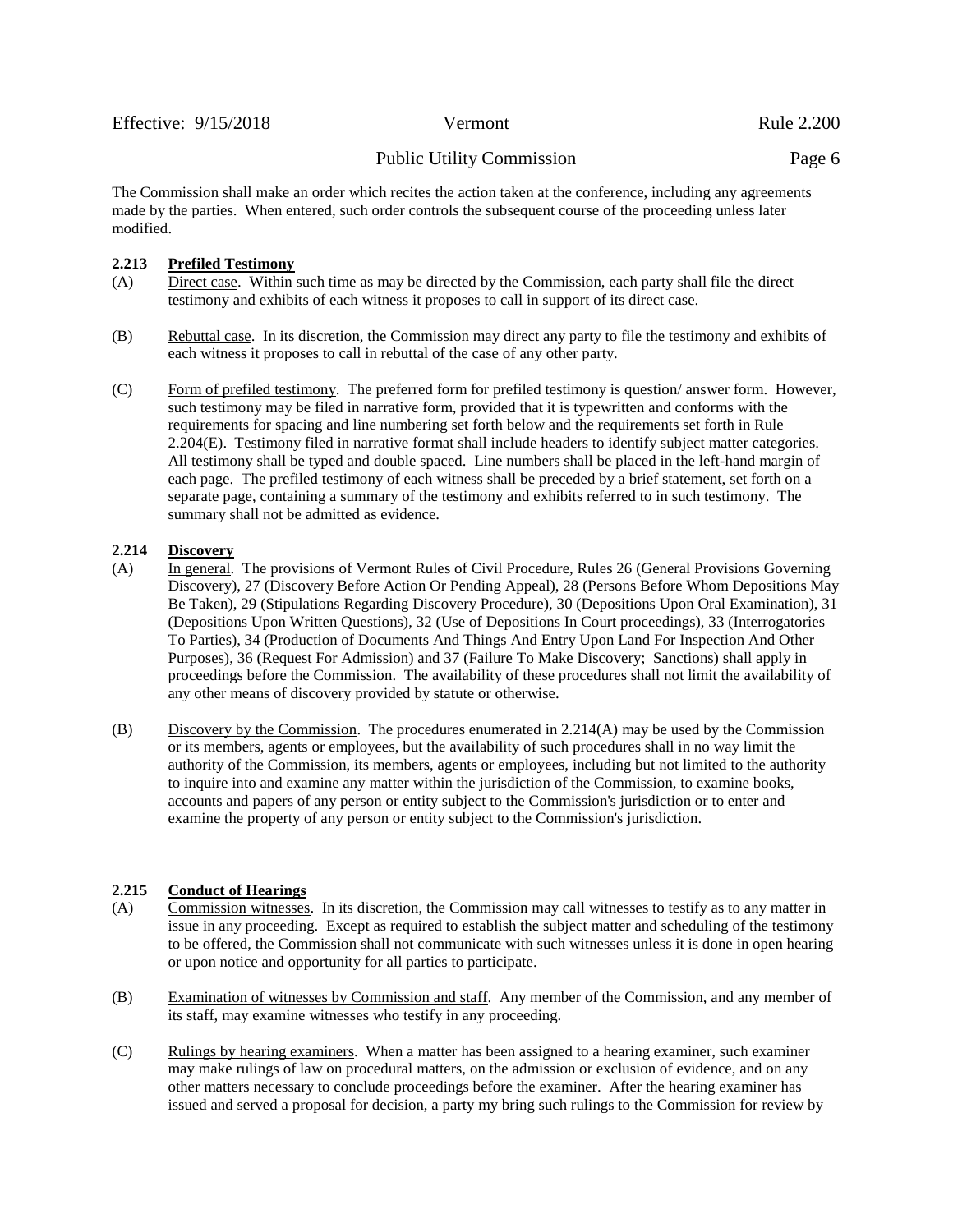requesting, pursuant to 3 V.S.A. § 811, the opportunity to file exceptions and to present briefs and oral argument.

#### **2.216 Evidence**

- (A) General rule. Evidentiary matters are governed by 30 V.S.A. § 810. In addition, except as to matters covered by the succeeding paragraphs of this rule, the provisions of the Vermont Rules of Civil Procedure, Rules 43 (Evidence), 44 (Proof of Official Record) and 44.1 (Determination of Foreign Law) shall apply in proceedings before the Commission.
- (B) Use of exhibits. Where evidence to be presented consists of tabulations or figures so numerous as to make oral presentation impracticable, it shall be presented in exhibit form. Such exhibits shall be summarized and explained in testimony.
- (C) Procedure with respect to prefiled testimony and exhibits. Prefiled testimony, if admitted into evidence, shall be included in the transcript. Objections to the admissibility of prefiled testimony or exhibits shall be filed in writing not more than thirty days after such evidence has been prefiled or five days before the date on which such evidence is to be offered, whichever is earlier.
- (D) Views and inspections. Upon notice to the parties, the Commission may, either upon its own motion or upon the request of a party, view or inspect any property which is the subject of or is related to the subject of any proceeding. A view or inspection may be made before, during or after the hearing.

## **2.217 Objections and Exceptions**

The provisions of the Vermont Rules of Civil Procedure, Rule 46 (Exceptions Unnecessary) shall apply in proceedings before the Commission.

#### **2.218 Subpoenas**

The provisions of the Vermont Rules of Civil Procedure, Rule 45 (Subpoena) shall apply in proceedings before the Commission.

#### **2.219 Summary Judgment**

The provisions of the Vermont Rules of Civil Procedure, Rule 56 (Summary Judgment) shall apply in proceedings before the Commission.

#### **2.220 Harmless Error**

The provisions of the Vermont Rules of Civil Procedure, Rule 61 (Harmless Error) shall apply in proceedings before the Commission.

## **2.221 Relief from Order**

The provisions of the Vermont Rules of Civil Procedure, Rule 60 (Relief From Judgment Or Order) shall apply in proceedings before the Commission.

#### **2.222 Proposed Findings of Fact**

In any case the Commission may require each party to file proposed findings of fact. Such proposed findings shall conform to the requirements for finding for the Superior Court. Each proposed finding shall deal concisely with a single fact or with a group of facts so interrelated that they cannot reasonably be treated separately. Proposed findings shall be consecutively numbered and shall be in logical sequence. Where the party claims to have established more than one ultimate fact, proposed findings shall be arranged into separate groups, appropriately identified as to subject matter. Each proposed finding shall contain a citation or citations to the specific part or parts of the record containing the evidence upon which the proposed finding is based.